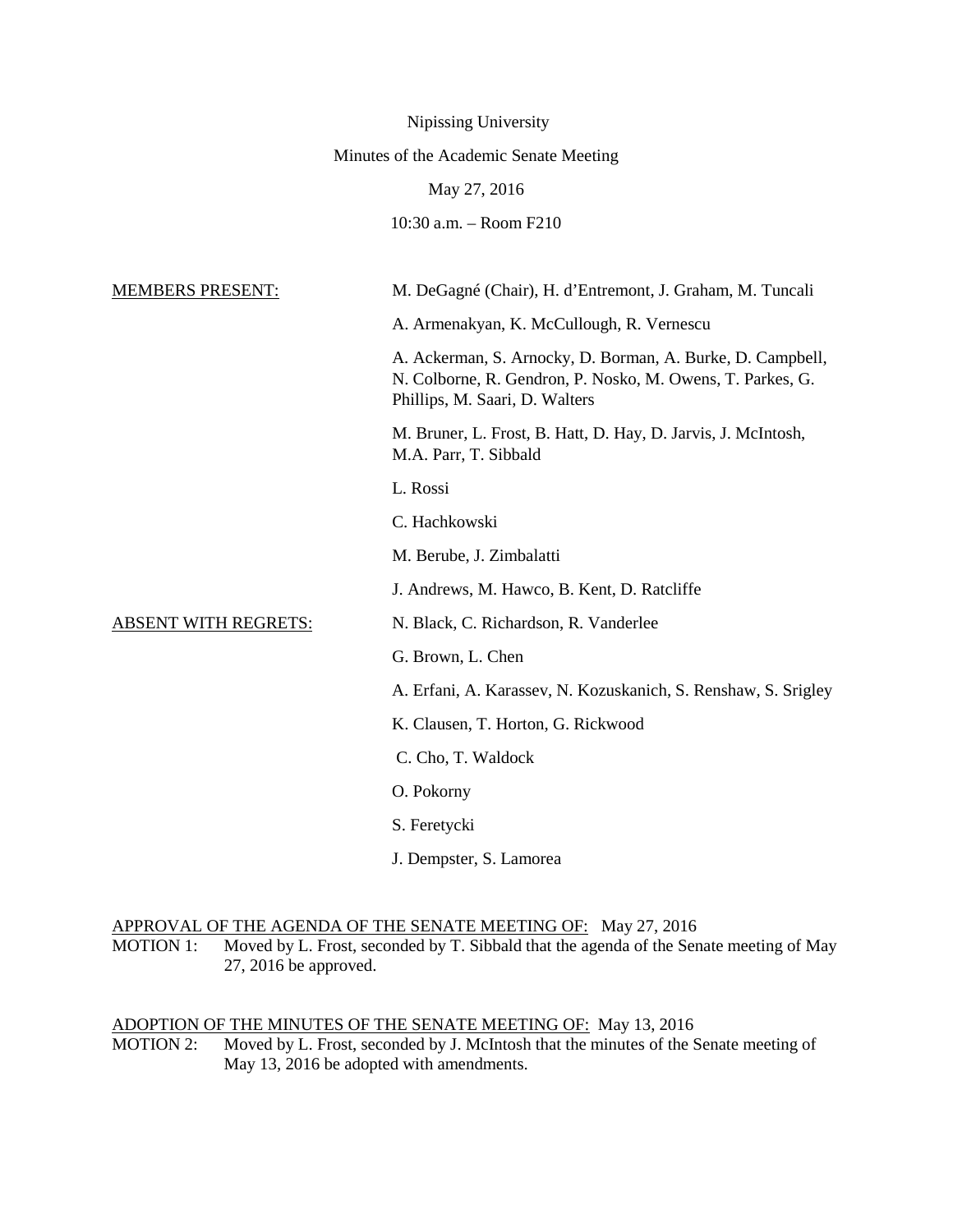#### BUSINESS ARISING FROM THE MINUTES

A request was made that a Motion to move into an in-camera session, moved by R. Gendron, seconded by M. Tuncali be added to the Minutes. It was also noted that the election of L. Patriquin and D. Murphy to serve on the Pension and Benefits Advisory Committee for a two year term commencing July 1, 2016 was inadvertently left out of the Minutes. The Minutes will be revised to reflect these amendments.

As a follow up from the May 13, 2016 Senate meeting regarding the results of the voting for the PVPAR search committee the Provost advised that the elected faculty members have been contacted. Faculty members that were nominated and have not been contacted may feel free to have their names put forward for other search committees.

### **ELECTIONS**

- Elect one representative from each faculty to serve on the Chancellor's Teaching Award Selection Committee. **ACCLAIMED – R. Vernescu (Applied & Professional Studies) ACCLAIMED – D. Cambell (Arts & Science) ACCLAIMED – G. Rickwood (Education)**
- Elect one representative from each faculty to serve on the CASBU Teaching Award Selection Committee. **ACCLAIMED – Kathryn Ewers (Applied & Professional Studies) ACCLAIMED – Corinna Irwin (Arts & Science) ACCLAIMED – C. Hachkowski (Education)**

### READING AND DISPOSING OF COMMUNICATIONS

The Speaker advised that Motions for receipt and approval of graduation applicants will be brought forward under New Business. Senator Frost advised that the Schulich School of Education Doctoral Dissertation Defence Process had not been included in the agenda and asked that it be forwarded by email to Senators.

### QUESTION PERIOD

A question was raised regarding the membership of the Technology and Infrastructure Committee. The Vice-President Administration was actively involved on this Committee. Now that the VPA position has been eliminated, is there a plan to address this vacancy on the Committee. The President advised that a member from UTS would be appointed.

A question was asked if the call had been sent out requesting Tenure and Promotion committee members for 2016-2017. The Provost responded that the 2015-2016 TPU Committee had not yet wrapped up. As faculty members that had applied for tenure and/or promotion may wish to serve on a TPF or TPU Committee, the call for members will be sent out once deliberations are finished.

A request was made for clarification as to how the Vice-President Finance and Administration position fits in to the administrative structure and how this position will reorganize the existing structure. The President advised that a university our size would normally have two VP's, with one that oversees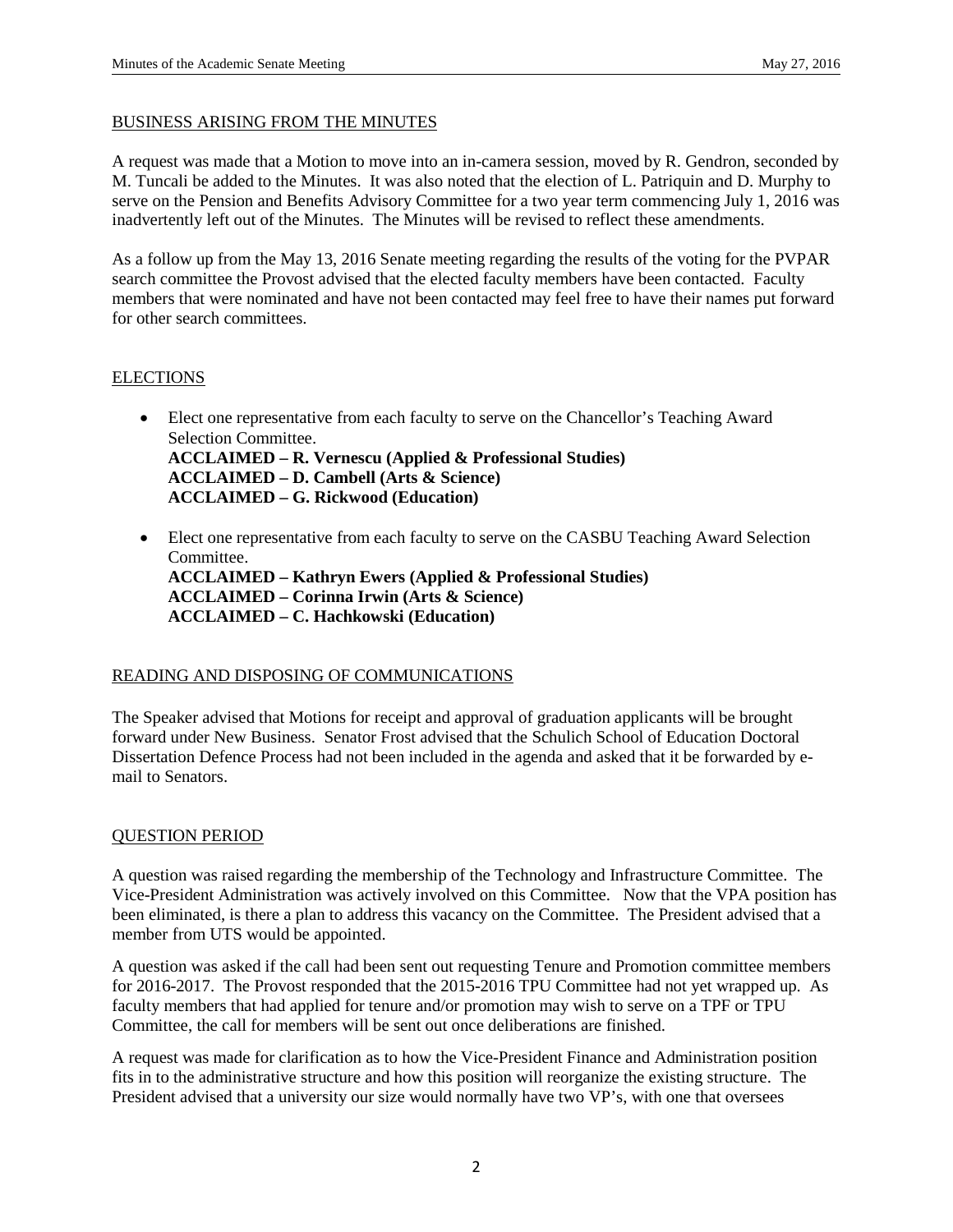technology, plant and property. The Board Executive Committee has approved the VPFA position and will move ahead as quickly as possible. Staff elections for the VPFA search committee will be taking place in the near future. A question was asked whether the position would be an internal or external hire. The President advised that as per our policy the VPFA position will be advertised externally.

A request was made for clarification regarding the election of a Senator to the Board of Governors for a three year term instead of the usual two year term. The President advised that the change is in keeping with the Board Act and it is meant to harmonize the length of the Senate appointments with the terms of the rest of the Board members.

It was noted that the election of the one non-Senator to serve on the Board of Governors for a three-year term commencing July 1, 2016 should be stricken from the agenda as the non-Senate position must be elected from among the faculty members who are not Senators.

### REPORTS OF STANDING COMMITTEES AND FACULTY OR UNIVERSITY COUNCILS

### **SENATE EXECUTIVE COMMITTEE**

- MOTION 3: Moved by H. d'Entremont, seconded by L. Frost that Senate receive the Annual Report of the Senate Executive Committee dated May 19, 2016. CARRIED
- MOTION 4: Moved by H. d'Entremont, seconded by L. Frost that Senate receive the Report of the Senate Executive Committee dated May 19, 2016. CARRIED

# **PLANNING AND PRIORITIES COMMITTEE**

- MOTION 5: Moved by H. d'Entremont, seconded by M. Tuncali that the Annual Report of the Planning and Priorities Committee dated May 18, 2016, be received. CARRIED
- MOTION 6: Moved by H. d'Entremont, seconded by B. Hatt that the Report of the Planning and Priorities Committee dated May 13, 2016, be received. CARRIED
- MOTION 7: Moved by H. d'Entremont, seconded by M. Tuncali that Senate grant approval of the Stage 1 Media Studies Program Proposal as outlined in the attached document. CARRIED
- MOTION 8: Moved by H. d'Entremont, seconded by M. Tuncali that Senate grant approval of the Stage 2 Nipissing University-Canadore College SWLF-SSW Collaborative Program Proposal as outlined in the attached document. CARRIED

### **UNDERGRADUATE STUDIES COMMITTEE**

MOTION 9: Moved by M. Tuncali, seconded by M. Owens that the Annual Report of the Undergraduate Studies Committee, dated May 19, 2016 be received. CARRIED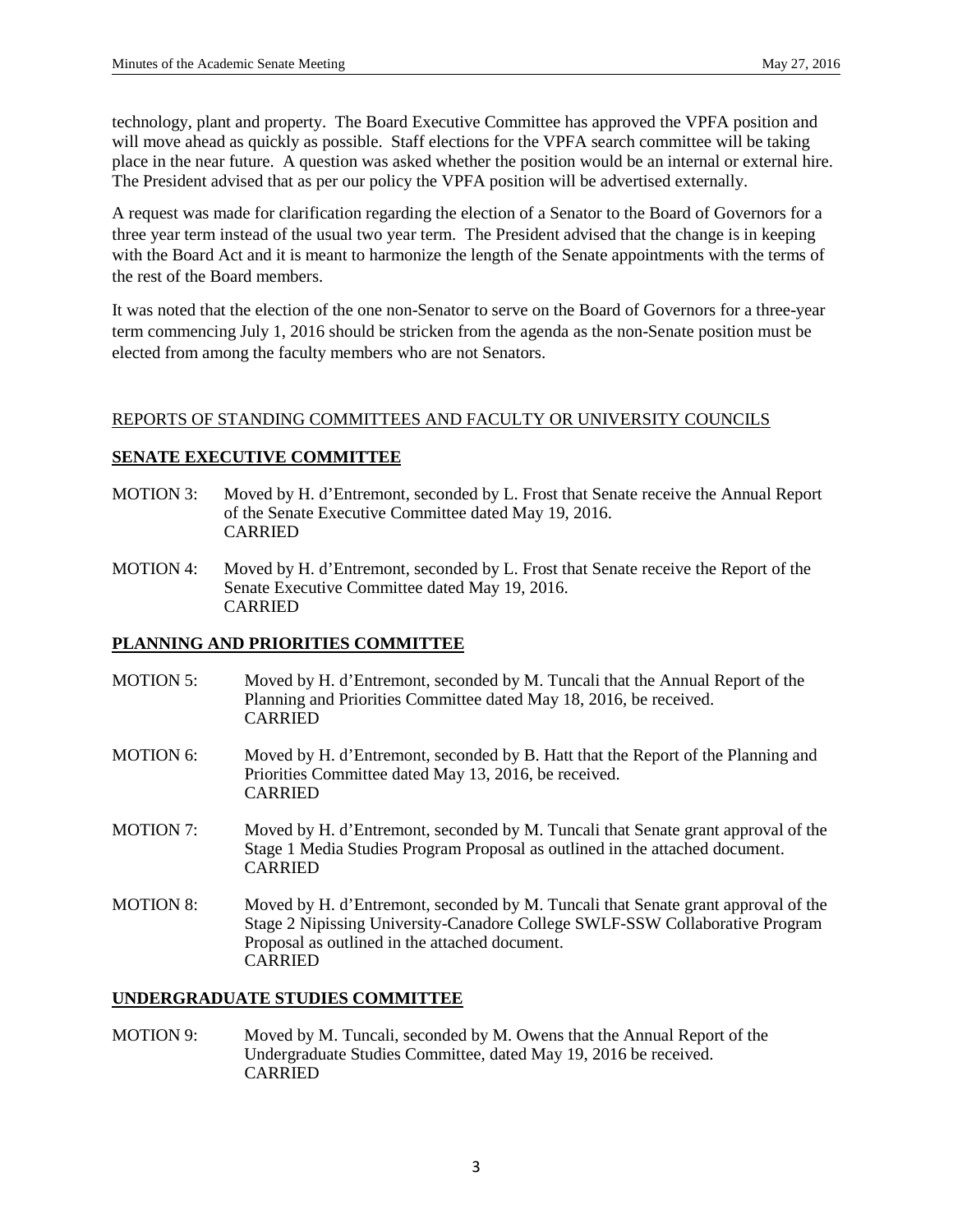#### **STUDENT APPEALS COMMITTEE**

MOTION 10: Moved by J. Graham, seconded by A. Armenakyan that the Annual Report of the Student Appeals Committee, dated May 10, 2016 be received. CARRIED

### **LIBRARY ADVISORY SUBCOMMITTEE**

MOTION 11: Moved by H. d'Entremont, seconded by M. Tuncali that the Annual Report of the Library Advisory Subcommittee, dated May 9, 2016 be received. CARRIED

### **GRADUATE STUDIES COUNCIL**

- MOTION 12: Moved by H. d'Entremont, seconded by L. Frost that the Annual Report of the Graduate Studies Council dated May 10, 2016 be received. CARRIED
- MOTION 13: Moved by H. d'Entremont, seconded by L. Frost that the Report of the Graduate Studies Council dated May 5, 2016 be received. CARRIED
- MOTION 14: Moved by H. d'Entremont, seconded by L. Frost that the degree requirements for the MSc in Kinesiology read as follows:

To graduate with a Master of Science in Kinesiology degree, students must:

- a. satisfy all stated requirements for the degree;
- b. complete the specified courses, with a minimum overall average of 70%, and a minimum grade of 70% in each course after no more than one attempt. CARRIED
- MOTION 15: Moved by H. d'Entremont, seconded by L. Frost that the Doctoral Dissertation Process be accepted as per the attachment. CARRIED ABSTENTION - 1

### **RESEARCH COUNCIL**

MOTION 16: Moved by H. d'Entremont, seconded by M. Tuncali that the Annual Report of the Research Council, dated May 18, 2016 be received. Senator Gendron advised that he has been a member of the Research Council for two years and asked that it be noted in the minutes that the Strategic Research Plan be developed. The PVPAR acknowledged that the Strategic Research Plan will be revised and updated. CARRIED

### **BY-LAWS AND ELECTIONS SUBCOMMITTEE**

MOTION 17: Moved by J. McIntosh, seconded by K. McCullough that the Annual Report of the By-Laws and Elections Subcommittee dated May 13, 2016 be received. It was asked to be noted that the Senate Survey results will be shared at the September 2016 Senate Exec. meeting. CARRIED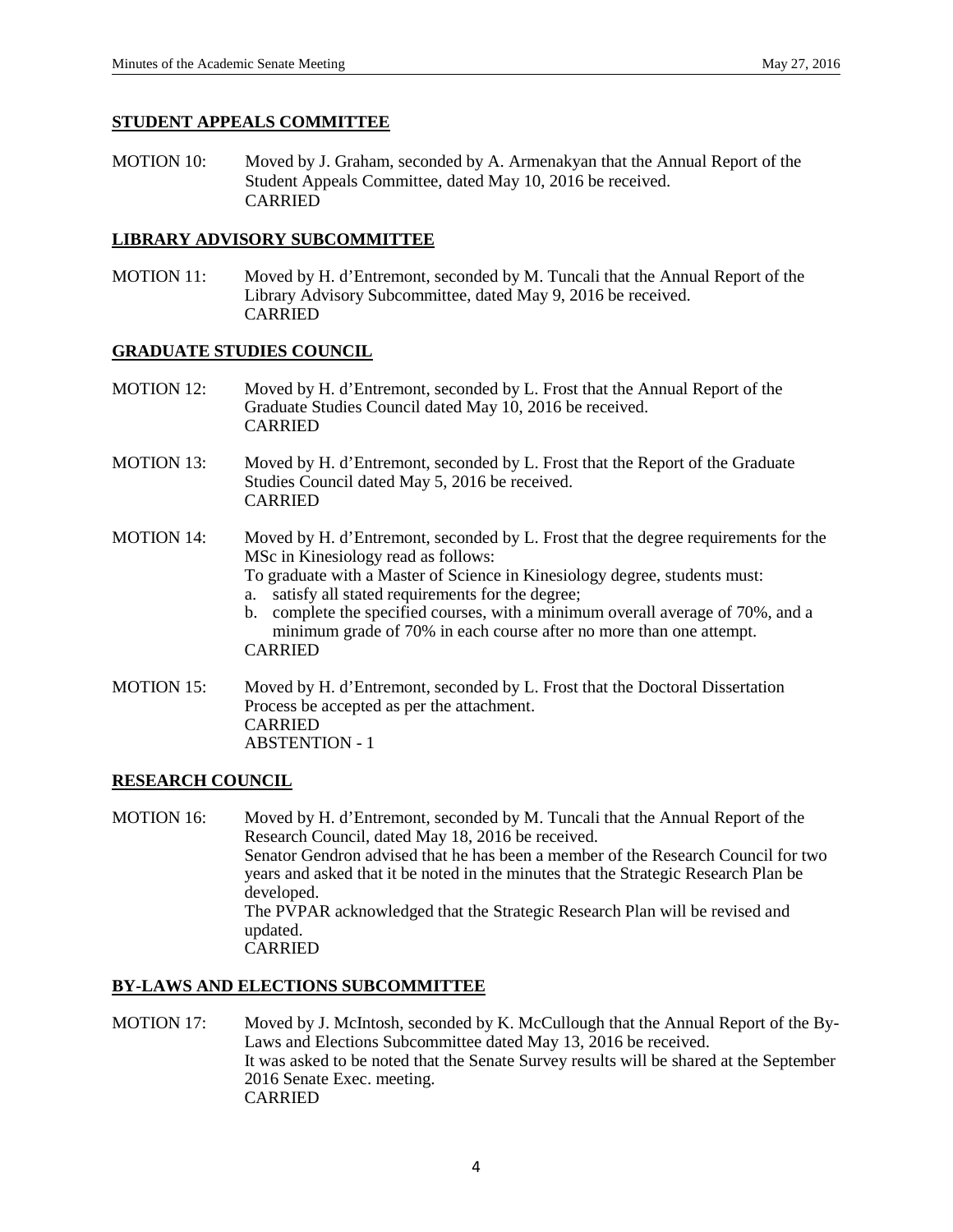### **HONORARY DEGREES SUBCOMMITTEE**

MOTION 18: Moved by M. DeGagné, seconded by M. Owens that the Annual Report of the Honorary Degrees Subcommittee, dated May 20, 2016 be received. CARRIED

# **ELECTIONS**

- Elect three tenured faculty members, one from each Faculty to serve on the search committee for the Vice-President, Finance and Administration. **ACCLAIMED – K. McCullough (Applied & Professional Studies) ELECTED – P. Nosko (Arts & Science) ACCLAIMED – L. Frost (Education)**
- Elect one Senator to serve as Speaker of Senate for a two-year term effective July 1, 2016. **ACCLAIMED – B. Hatt (Education)**
- Elect one Senator to serve as Deputy Speaker of Senate for a two-year term effective July 1, 2016.

**ACCLAIMED – R. Vernescu (Applied & Professional Studies)**

- Elect one Senator to serve on the Board of Governors for a one-year term commencing July 1, 2016 **ACCLAIMED – B. Hatt (Education)**
- Elect one Senator to serve on the Board of Governors for a three-year term commencing July 1, 2016 **ACCLAIMED – N. Kozuskanich (Arts & Science)**
- Elect one faculty to serve on the Special Governance Commission **ACCLAIMED – D. Borman (Arts & Science)**
- Elections for Senate Committees

Planning & Priorities Committee – Faculty Senators (4) **ELECTED – A. Armenakyan (Applied & Professional Studies) ELECTED – K. Srigley & D. Walters (Arts & Science) ACCLAIMED – B. Hatt (Education)**

Planning & Priorities Committee – Faculty non-Senators (4) **ACCLAIMED – A. Wagner (Applied & Professional Studies) ELECTED – A. James & R. Mirza (Arts & Science) ACCLAIMED - C. Hachkowski (Education)**

Planning & Priorities Committee – Faculty Senator Regional Rep. (1) **ACCLAIMED – R. Vernescu (Applied & Professional Studies)**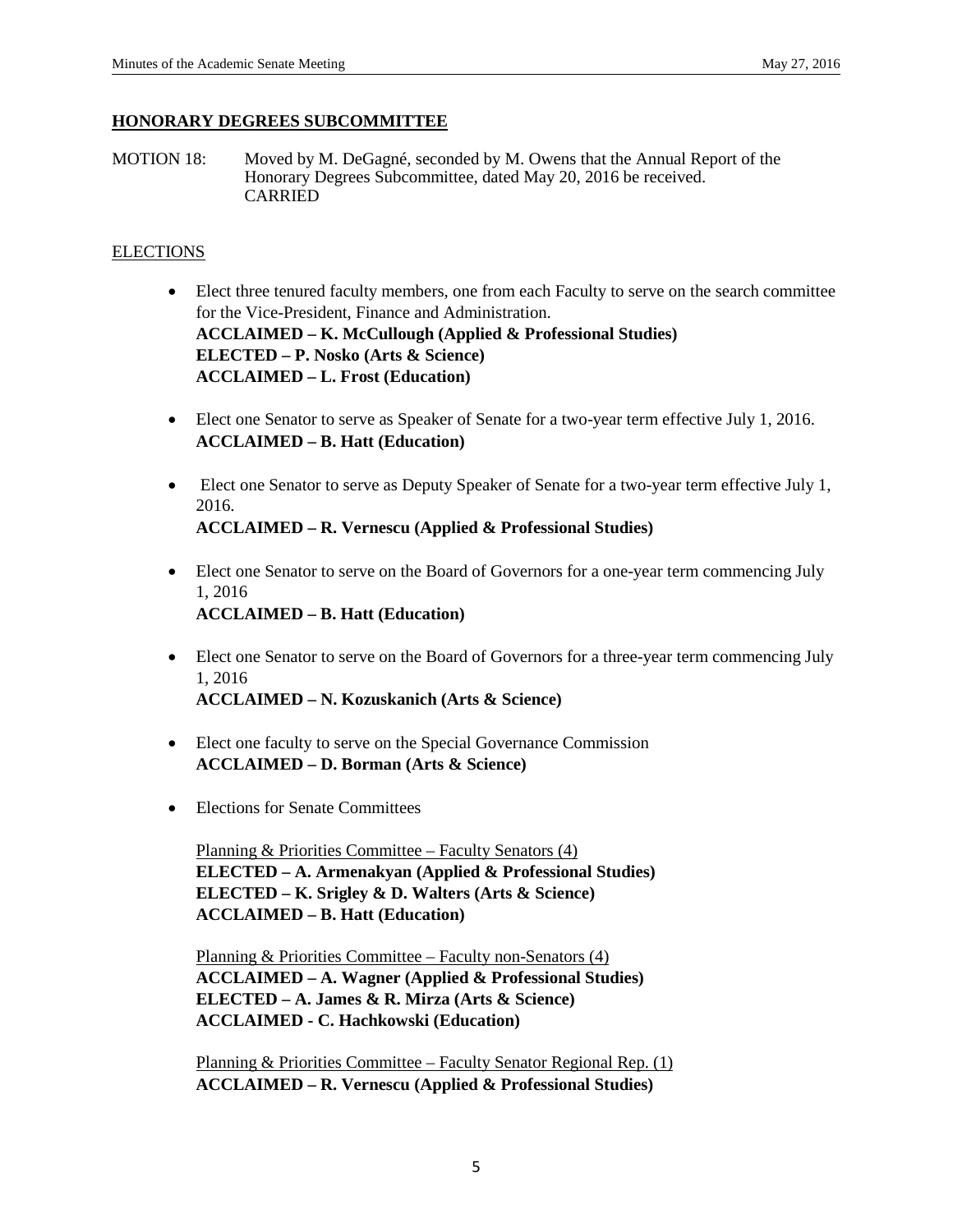Research Council - Faculty Senators **ACCLAIMED – A. Erfani (Arts & Science)**

## Research Council - Faculty non-Senators **ACCLAIMED – J. Carre, A. James, M. Jha & V. Valov (Arts & Science)**

#### REPORTS FROM OTHER BODIES

#### Board of Governors

Board Chair, Marianne Berube, advised that the Board of Governors Annual Meeting was held on May 5th. She announced that she will Chair the Board Executive Committee. Gord Durnan will act as Vice-Chair and Tom Palangio will act as Vice-Chair Pro Tem. She was pleased to advise that the projected current year deficit will be lower than anticipated. The Chair also advised that a review of the Board By-Laws is scheduled for the fall, and the Advancement Committee will be establishing a new Fundraising and Community Relations Committee. The Chair also reminded of the importance of participating on Board committees.

Senate Representative to the Board of Governors, Robin Gendron advised that correspondence sent to the Board by David Tabachnick on behalf of Senate will be responded to once a legal opinion on this matter has been obtained. Senator Gendron also wished to thank Senators for participating in the President's Review Survey. The results of the survey will be presented to the Board at the June meeting. He also advised that the motion introduced requesting that the Board commit to ensure that all Board members receive all communications was defeated.

#### Council of Ontario Universities (Academic Colleague)

Dan Walters provided a report from the COU Academic Colleagues meeting that he recently attended. He advised that the Federal government is currently reviewing proposals for possible additional capital funding. A presentation made by COU President, David Lindsay, with the message that universities need to do a better job of promoting themselves and preparing students for life was well received. Senator Walters advised that he would be stepping down as the COU Academic Colleague. Senator Saari nominated Senator Walters as the COU Academic Colleague Alternate for a three-year term commencing July 1, 2016. Senator Tuncali nominated Dr. Gillian McCann as the Academic Colleague for a three-year term commencing July 1, 2016. The Senate Secretary will contact Dr. McCann to see if she accepts the nomination.

#### NEW BUSINESS

- MOTION 19: Moved by J. Graham, seconded by M. Tuncali that Senate consider receipt of the Graduation Applicants dated May 26, 2016. CARRIED MOTION 20: Moved by J. Graham, seconded by M. Tuncali that Senate receive the Report of Graduation Applicants dated May 26, 2016. CARRIED
- MOTION 21: Moved by J. Graham, seconded by B. Hatt that Senate grant approval to graduate to the students listed on the Report of Grad Applicants dated May 26, 2016. CARRIED